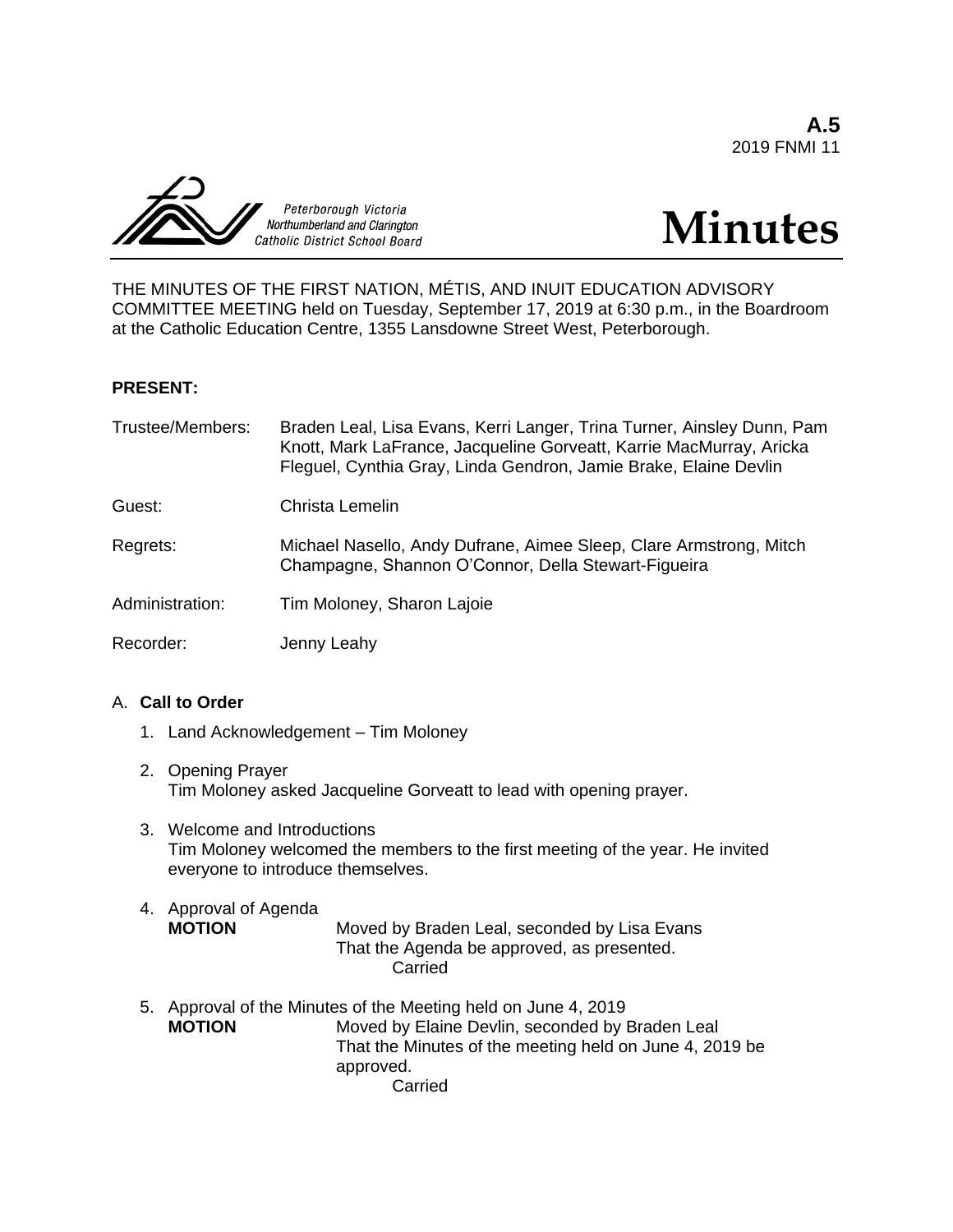6. Business Arising from the Minutes There was none.

### B. **Presentations/Discussions**

1. Community Partners Sharing

### Alderville First Nation – Jacqueline Gorveatt

Elections – Chief David Mowatt, and all newly elected Councillors, are new to Alderville First Nation Council. The newly elected Chief brings knowledge and experience to his role, along with a keen interest in maintaining history and traditions. Term for Council is two years.

Student awards – the awards were presented in early July

Pow Wow – the 25<sup>th</sup> annual Pow Wow was held July 13-14, 2019. It was very successful. Many teachers attended this event.

Wild Rice Celebration – the celebration will take place on October 19, from 11:00 a.m. to 4:30 p.m. at Black Oak Savanna.

Hiawatha First Nation – Karrie MacMurray

Karrie reported the following data relating to Hiawatha First Nation students, living on reserve, and the varying levels of education for the 2019-2020 school year:

Elementary – 39 (approx.) Secondary – 14 (approx.) Post secondary – 15 (approx.) Attending Holy Cross CSS – 4 (approx.) Grade 8 graduates (2018-2019) – 9 (actual)

Curve Lake First Nation – Aricka Fleguel

Emily Whetung was sworn in as Chief following the June 2019 election. Three of the eight Councillors are new to the Council.

Pow Wow – September 21-22, 2019. Note – the admission is not free (despite some advertising being incorrect).

Enrolment at the Curve Lake First Nation school is up 25%.

New School - pre-build study is ongoing and is expected to be completed by December, with the intention of being shovel ready in 2020.

### Nogojiwanong Friendship Centre - Cynthia Gray

The number of intake meetings for students in PVNC has increased this year. The Friendship Centre offers opportunities in the public board, but will need to explore programs (eg. lunch/learn) for Catholic board students.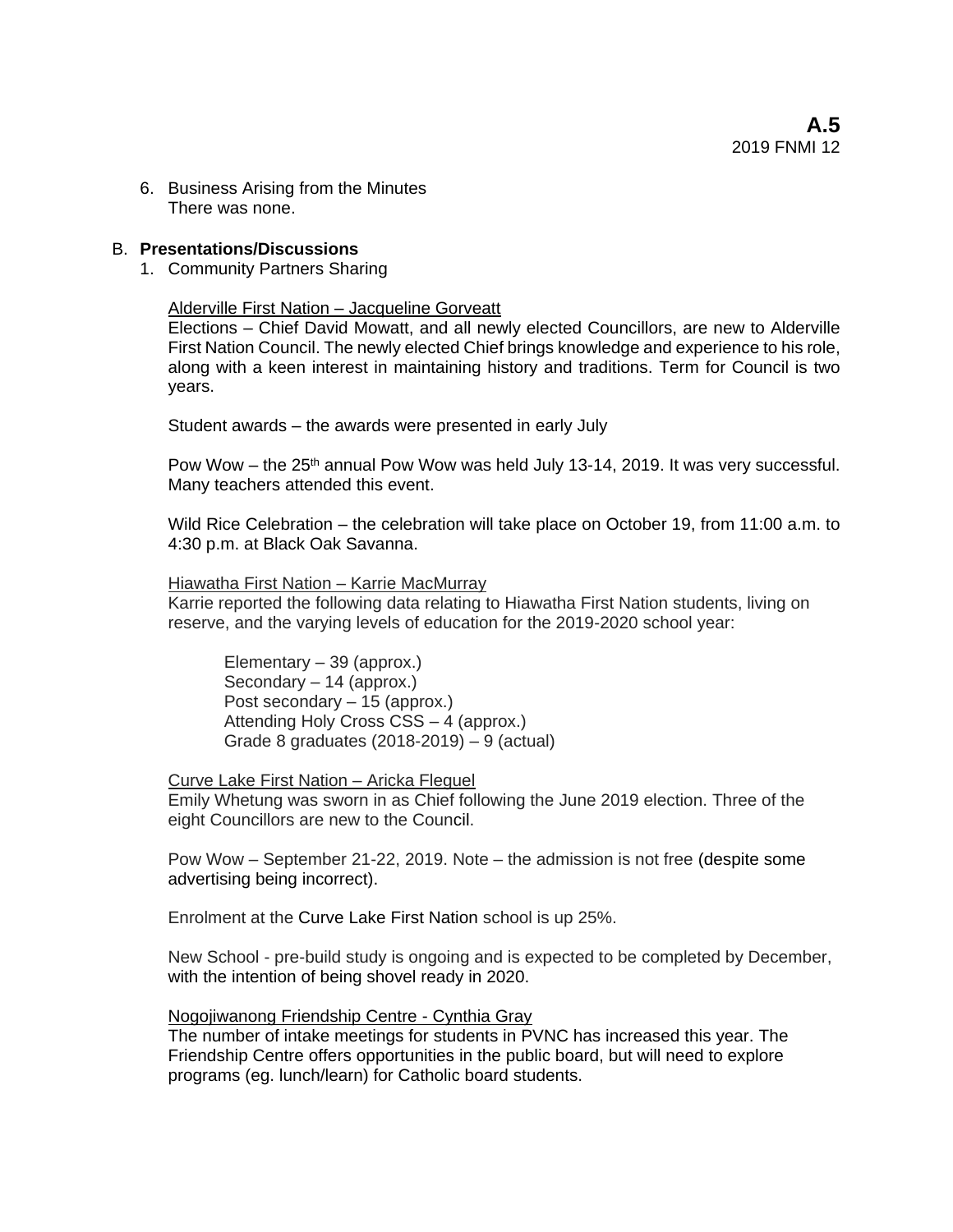#### Métis Nation of Ontario – Christa Lemelin

On June 27, 2019 in Ottawa, the Métis Nation of Ontario, the Métis Nation of Alberta and the Métis Nation-Saskatchewan and the Honourable Carolyn Bennett, Canada's Minister of Crown-Indigenous Relations, signed the first ever self-government agreement between the Government of Canada and a Métis government.

MNO Peterborough and District Wapiti Métis Council activities – The local Council has held many workshops and has been promoting services to their members. Workshops were aimed at encouraging community involvement and networking.

Harvest Lunch – This event takes place on October 6 at Canadian Canoe Museum. The lunch is well attended each year, involves cultural entertainment and offers opportunity for networking.

2. Celebrating Sacred Teachings – Update - Sharon Lajoie On behalf of the Director of Education, Michael Nasello, Sharon Lajoie provided an update regarding the document. The Director had also received input from the Religion Consultant and the Faith Animator at PVNC.

The Director is searching for an interactive solution for smartboards and has engaged the help of a co-op placement student to work on the project in-house in the Computer Services Department.

3. Revised FNMI Studies Curriculum – Sharon Lajoie

In June 2019, the Ministry of Education released the revised curriculum, which has been long overdue. The curriculum has a mandatory implementation of September 2019.

Sharon provided a listing of new courses. The following courses are being offered in PVNC schools this year:

| NBE 3U/C/E | Understanding Contemporary FNMI Voices (19 sections in 4 schools)                 |
|------------|-----------------------------------------------------------------------------------|
| NDA 3M     | Contemporary FNMI Issues & Perspectives (4 sections in 2 schools)                 |
| NDW 4M     | Contemporary Indigenous Issues & Perspectives in a Global Context<br>(2 sections) |
| NDG 4M     | FNMI Governance in Canada (1 section)                                             |

Although there are no FNMI courses being offered in grades 9 and 10, Sharon explained that the Grade 10 History Curriculum has been enhanced to include First Nations, Métis and Inuit history and perspectives and that all teachers are encouraged to integrate FNMI perspectives in all curriculum areas and there are resources to support this.